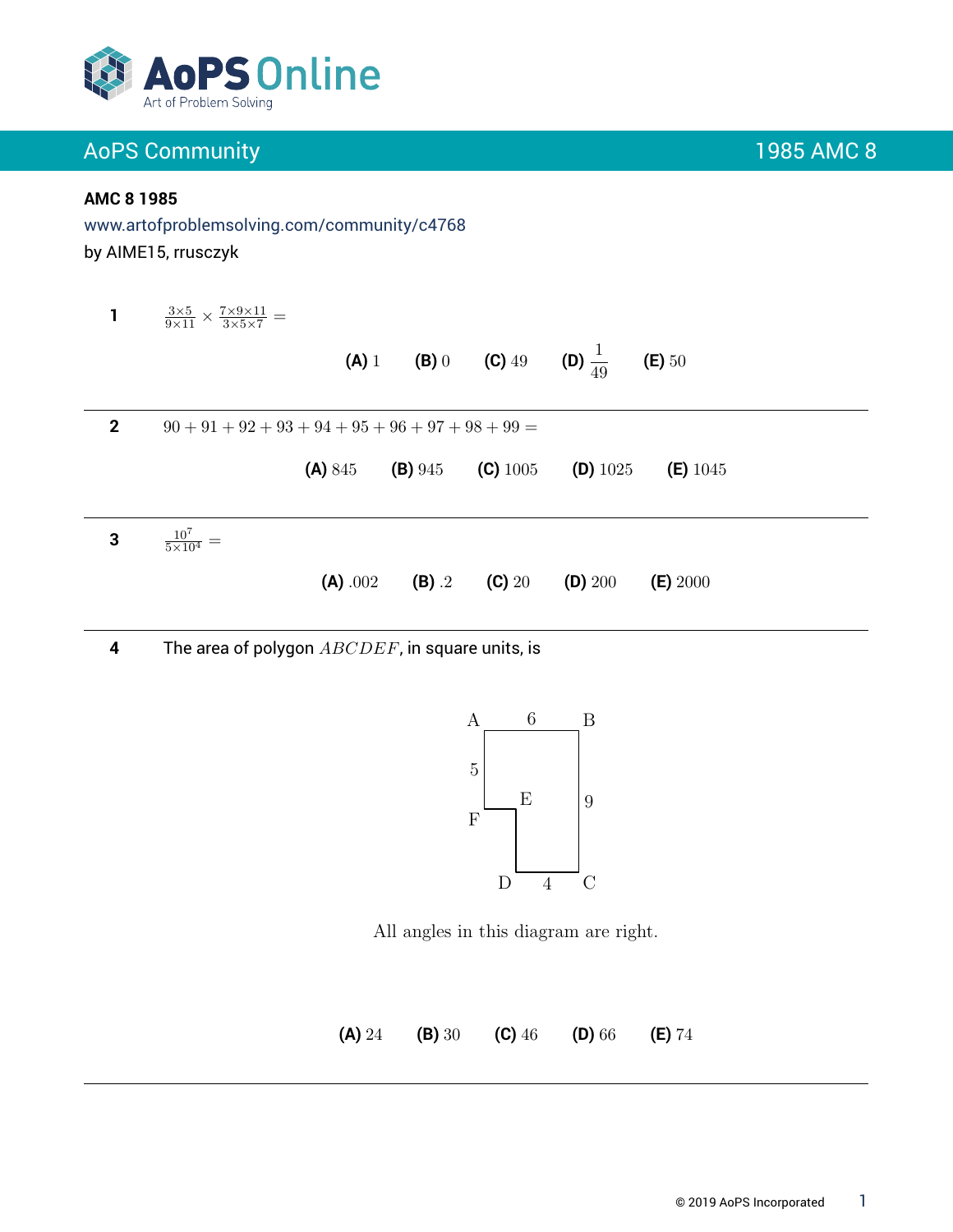### **5**



The bar graph shows the grades in a mathematics class for the last grading period. If A, B, C, and D are satisfactory grades, what fraction of the grades shown in the graph are satisfactory?

- **(A)**  $\frac{1}{2}$  **(B)**  $\frac{2}{3}$  **(C)**  $\frac{3}{4}$  **(D)**  $\frac{4}{5}$  **(E)**  $\frac{9}{10}$
- **6** A ream of paper containing 500 sheets is 5 cm thick. Approximately how many sheets of this type of paper would there be in a stack 7.5 cm high?

**(A)** 250 **(B)** 550 **(C)** 667 **(D)** 750 **(E)** 1250

**7**



A "stair-step" figure is made up of alternating black and white squares in each row. Rows 1 through 4 are shown. All rows begin and end with a white square. The number of black squares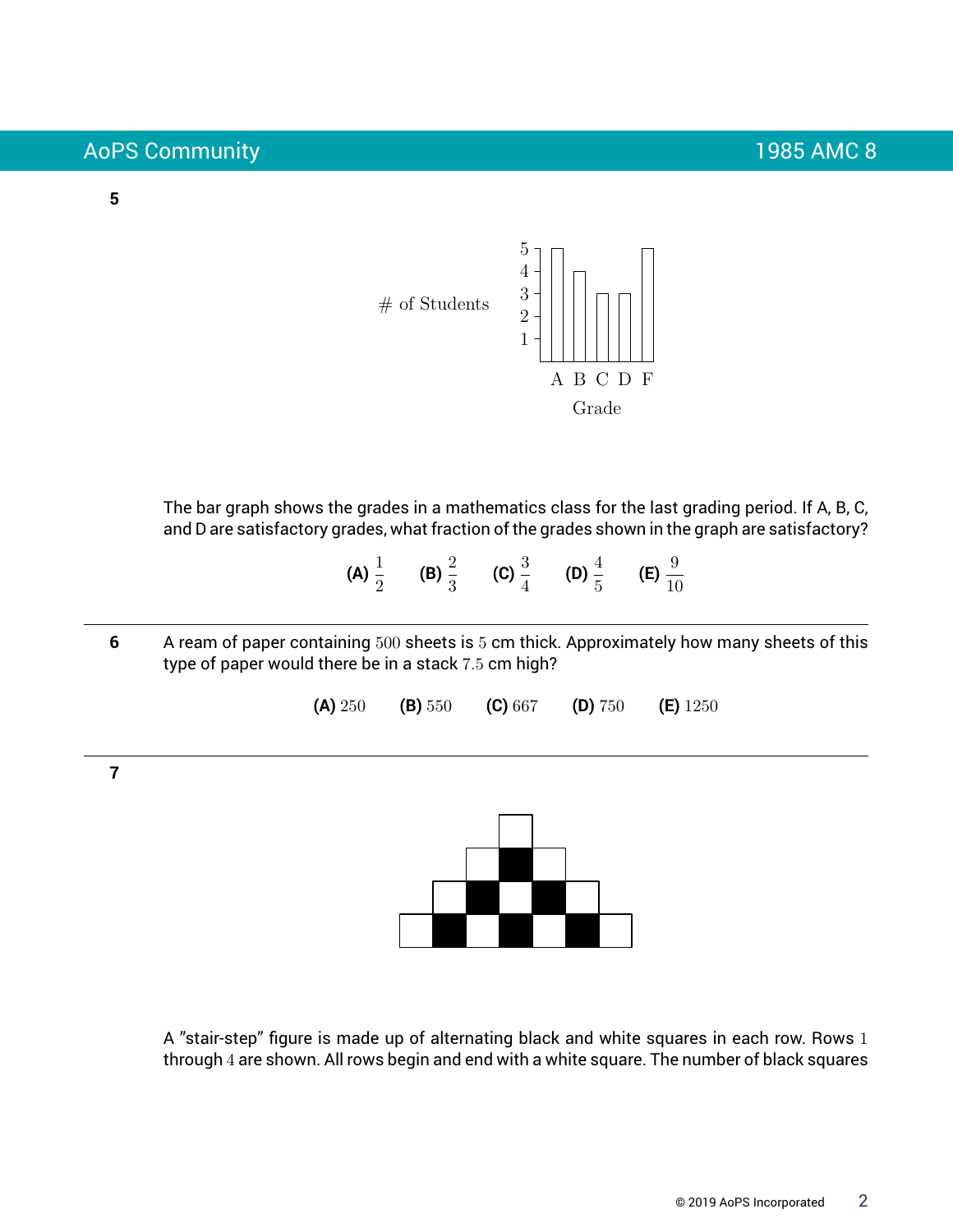in the 37th row is

**(A)** 34 **(B)** 35 **(C)** 36 **(D)** 37 **(E)** 38

**8** If  $a = -2$ , the largest number in the set  $\{-3a, 4a, \frac{24}{a}, a^2, 1\}$  is **(A)**  $-3a$  **(B)**  $4a$  **(C)**  $\frac{24}{a}$  **(D)**  $a^2$ **(E)** 1 **9** The product of the 9 factors  $\left(1-\frac{1}{2}\right)$  $\frac{1}{2}$ )  $\left(1-\frac{1}{3}\right)$  $\frac{1}{3}$   $\left(1-\frac{1}{4}\right)$  $(\frac{1}{4}) \ldots (1 - \frac{1}{10}) =$ 

(A) 
$$
\frac{1}{10}
$$
 (B)  $\frac{1}{9}$  (C)  $\frac{1}{2}$  (D)  $\frac{10}{11}$  (E)  $\frac{11}{2}$ 

**10** The fraction halfway between  $\frac{1}{5}$  and  $\frac{1}{3}$  (on the number line) is

(A) 
$$
\frac{1}{4}
$$
 (B)  $\frac{2}{15}$  (C)  $\frac{4}{15}$  (D)  $\frac{53}{200}$  (E)  $\frac{8}{15}$ 

**11**



A piece of paper containing six joined squares labeled as shown in the diagram is folded along the edges of the squares to form a cube. The label of the face opposite the face labeled X is:

**(A)** Z **(B)** U **(C)** V **(D)** W **(E)** Y

© 2019 AoPS Incorporated 3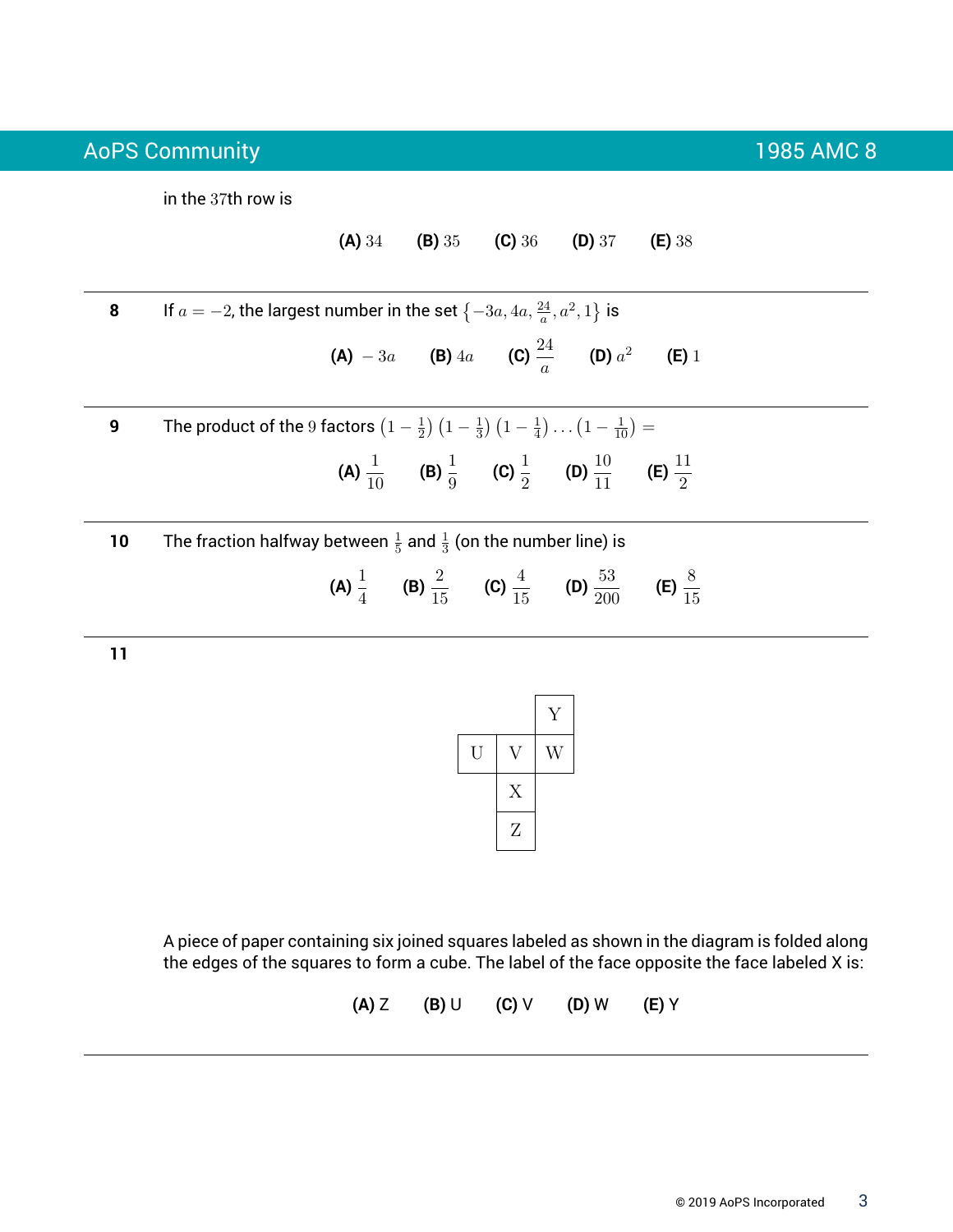**12** A square and a triangle have equal perimeters. The lengths of the three sides of the triangle are 6.2 cm, 8.3 cm, and 9.5 cm. The area of the square is **(A)** 24  $cm<sup>2</sup>$ **(B)** 36 cm<sup>2</sup> **(C)**  $48 \text{ cm}^2$ **(D)** 64 cm<sup>2</sup> **(E)** 144 cm<sup>2</sup> **13** If you walk for 45 minutes at a rate of 4 mph and then run for 30 minutes at a rate of 10 mph, how many miles have you gone at the end of one hour and 15 minutes? **(A)** 3.5 miles **(B)** 8 miles **(C)** 9 miles 1 3 miles **(E)** 480 miles **14** The difference between a 6.5% sales tax and a 6% sales tax on an item priced at \$20 before tax is **(A)** \$.01 **(B)** \$.10 **(C)** \$.50 **(D)** \$1 **(E)** \$10 **15** How many whole numbers between 100 and 400 contain the digit 2? **(A)** 100 **(B)** 120 **(C)** 138 **(D)** 140 **(E)** 148 **16** The ratio of boys to girls in Mr. Brown's math class is 2 : 3. If there are 30 students in the class, how many more girls than boys are in the class? **(A)** 1 **(B)** 3 **(C)** 5 **(D)** 6 **(E)** 10 **17** If your average score on your first six mathematics tests was 84 and your average score on your first seven mathematics tests was 85, then your score on the seventh test was **(A)** 86 **(B)** 88 **(C)** 90 **(D)** 91 **(E)** 92 **18** Nine copies of a certain pamphlet cost less than \$10.00 while ten copies of the same pamphlet (at the same price) cost more than \$11.00. How much does one copy of this pamphlet cost? **(A)** \$1.07 **(B)** \$1.08 **(C)** \$1.09 **(D)** \$1.10 **(E)** \$1.11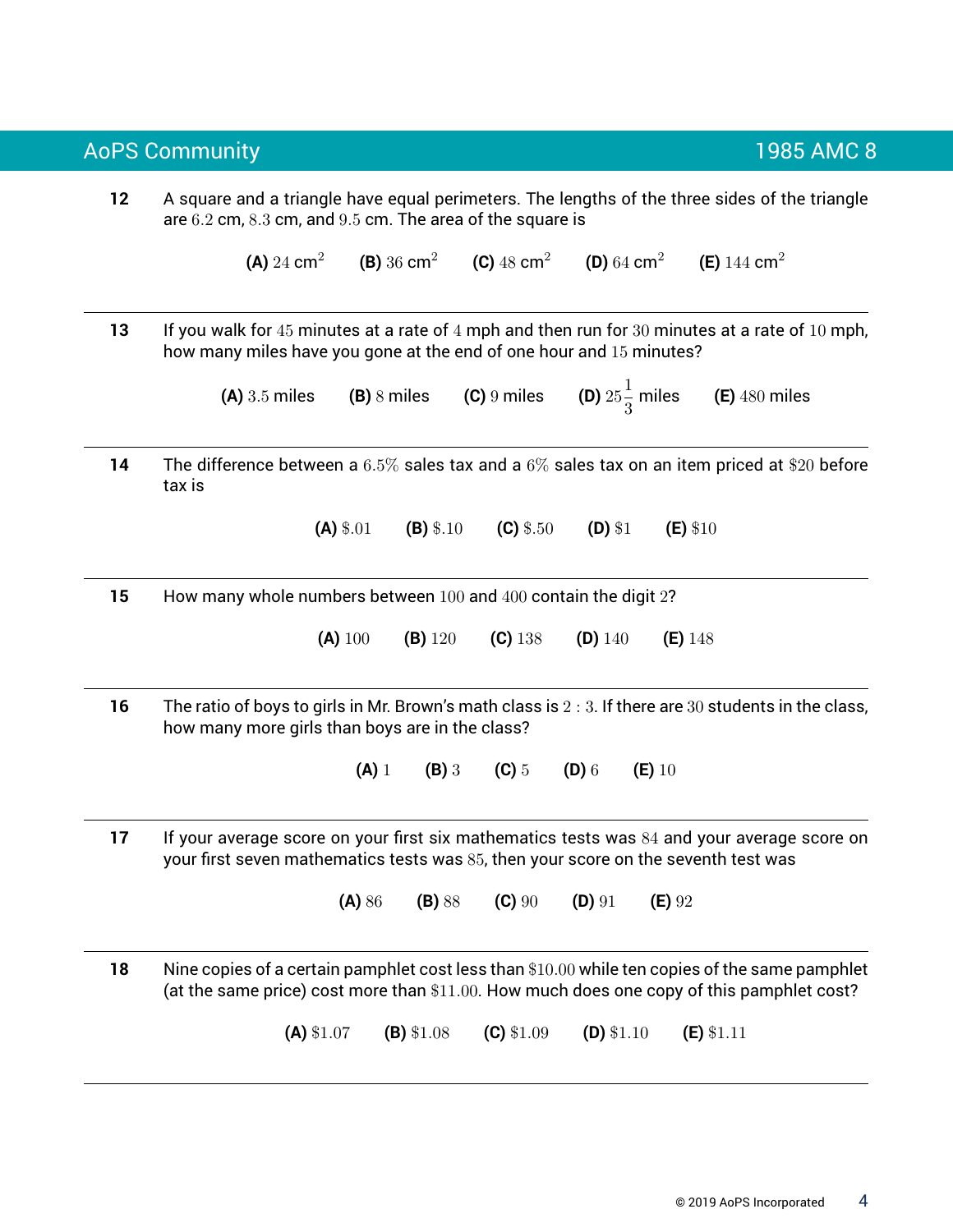**19** If the length and width of a rectangle are each increased by 10%, then the perimeter of the rectangle is increased by

**(A)** 1% **(B)** 10% **(C)** 20% **(D)** 21% **(E)** 40%

**20** In a certain year, January had exactly four Tuesdays and four Saturdays. On what day did January 1 fall that year?

**(A)** Monday **(B)** Tuesday **(C)** Wednesday **(D)** Friday **(E)** Saturday

**21** Mr. Green receives a 10% raise every year. His salary after four such raises has gone up by what percent?

**(A)** less than 40% **(B)** 40% **(C)** 44% **(D)** 45% **(E)** More than 45%

**22** Assume every 7-digit whole number is a possible telephone number except those which begin with  $0$  or 1. What fraction of telephone numbers begin with  $9$  and end with  $0$ ?

**(A)**  $\frac{1}{63}$  **(B)**  $\frac{1}{80}$  **(C)**  $\frac{1}{81}$  **(D)**  $\frac{1}{90}$  **(E)**  $\frac{1}{100}$ 

**23** King Middle School has 1200 students. Each student takes 5 classes a day. Each teacher teaches 4 classes. Each class has 30 students and 1 teacher. How many teachers are there at King Middle School?

**(A)** 30 **(B)** 32 **(C)** 40 **(D)** 45 **(E)** 50

**24**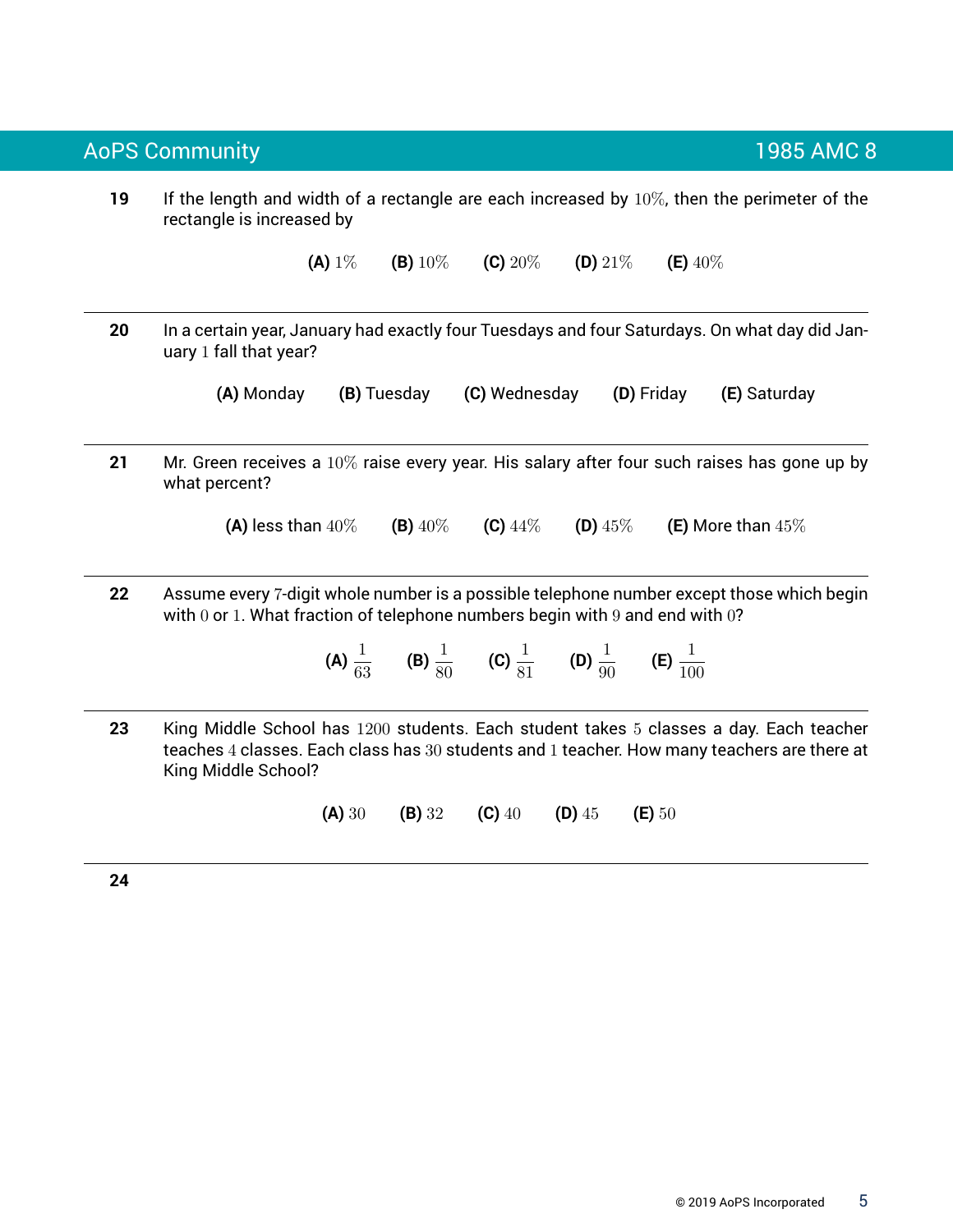

In a magic triangle, each of the six whole numbers  $10 - 15$  is placed in one of the circles so that the sum,  $S$ , of the three numbers on each side of the triangle is the same. The largest possible value for  $S$  is

**(A)** 36 **(B)** 37 **(C)** 38 **(D)** 39 **(E)** 40

**25**



Five cards are lying on a table as shown. Each card has a letter on one side and a whole number on the other side. Jane said, "If a vowel is on one side of any card, then an even number is on the other side." Mary showed Jane was wrong by turning over one card. Which card did Mary turn over?

**(A)** 3 **(B)** 4 **(C)** 6 **(D)** P **(E)** Q